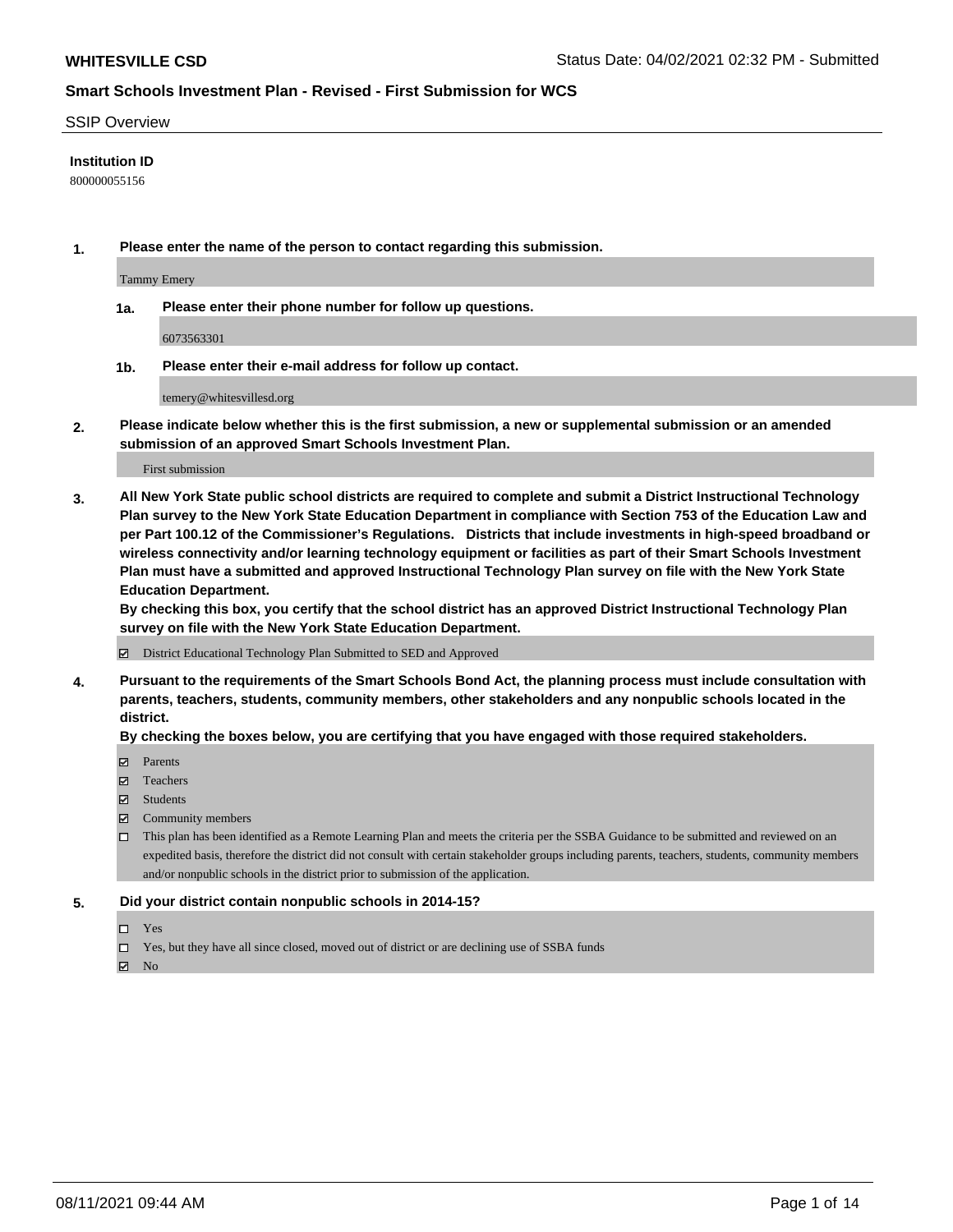#### SSIP Overview

**6. Certify that the following required steps have taken place by checking the boxes below:**

- The district developed and the school board approved a preliminary Smart Schools Investment Plan.
- The preliminary plan was posted on the district website for at least 30 days. The district included an address to which any written comments on the plan should be sent.
- $\boxtimes$  The school board conducted a hearing that enabled stakeholders to respond to the preliminary plan. This hearing may have occured as part of a normal Board meeting, but adequate notice of the event must have been provided through local media and the district website for at least two weeks prior to the meeting.
- The district prepared a final plan for school board approval and such plan has been approved by the school board.
- $\boxtimes$  The final proposed plan that has been submitted has been posted on the district's website.
- This Plan has been identified as a Remote Learning Plan and meets the criteria per the SSBA Guidance to be submitted and reviewed on an expedited basis, therefore this plan has not met certain stakeholder engagement requirements including, consulting with nonpublic schools in advance of plan submission, having the school board conduct a hearing on the plan and/or posting the plan to the district website for a minimum of 30 days. This district will post the Remote Learning Plan to the district's website upon submission of the application.
- **6a. Please upload the proposed Smart Schools Investment Plan (SSIP) that was posted on the district's website, along with any supporting materials. Note that this should be different than your recently submitted Educational Technology Survey. The Final SSIP, as approved by the School Board, should also be posted on the website and remain there during the course of the projects contained therein.**

SSIP INITIAL 2.2021.pdf

**6b. Enter the webpage address where the final Smart Schools Investment Plan is posted. The Plan should remain posted for the life of the included projects.**

https://www.whitesvillesd.org/cms/lib/NY01914048/Centricity/Domain/4/SSIP%20INITIAL%202.2021.pdf

**7. Please enter an estimate of the total number of students and staff that will benefit from this Smart Schools Investment Plan based on the cumulative projects submitted to date.**

225

**8. An LEA/School District may partner with one or more other LEA/School Districts to form a consortium to pool Smart Schools Bond Act funds for a project that meets all other Smart School Bond Act requirements. Each school district participating in the consortium will need to file an approved Smart Schools Investment Plan for the project and submit a signed Memorandum of Understanding that sets forth the details of the consortium including the roles of each respective district.**

 $\Box$  The district plans to participate in a consortium to partner with other school district(s) to implement a Smart Schools project.

**9. Please enter the name and 6-digit SED Code for each LEA/School District participating in the Consortium.**

| <b>Partner LEA/District</b> | <b>ISED BEDS Code</b> |
|-----------------------------|-----------------------|
| (No Response)               | (No Response)         |

**10. Please upload a signed Memorandum of Understanding with all of the participating Consortium partners.**

(No Response)

**11. Your district's Smart Schools Bond Act Allocation is:**

\$383,794

**12. Final 2014-15 BEDS Enrollment to calculate Nonpublic Sharing Requirement**

|            | <b>Public Enrollment</b> | l Nonpublic Enrollment | Total Enrollment | I Nonpublic Percentage |
|------------|--------------------------|------------------------|------------------|------------------------|
| Enrollment | 239                      |                        | 239.00           | 0.00                   |

**13. This table compares each category budget total, as entered in that category's page, to the total expenditures listed in the category's expenditure table. Any discrepancies between the two must be resolved before submission.**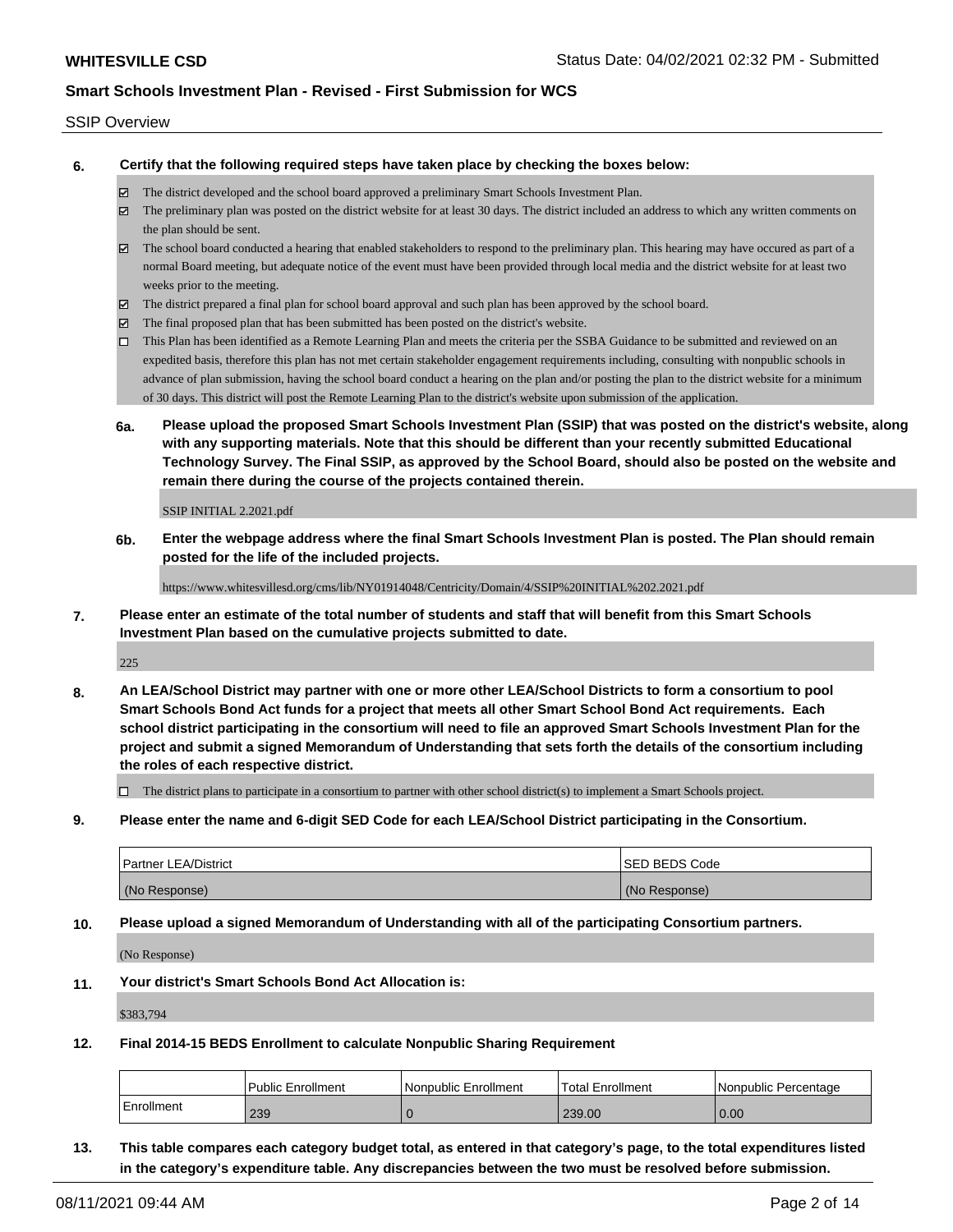# SSIP Overview

|                                                 | <b>Sub-Allocations</b> | <b>Expenditure Totals</b> | <b>Difference</b> |
|-------------------------------------------------|------------------------|---------------------------|-------------------|
| <b>School Connectivity</b>                      | 0.00                   | 0.00                      | 0.00              |
| <b>Connectivity Projects for</b><br>Communities | 0.00                   | 0.00                      | 0.00              |
| Classroom Technology                            | 58,000.00              | 58,000.00                 | 0.00              |
| Pre-Kindergarten Classrooms                     | 0.00                   | 0.00                      | 0.00              |
| Replace Transportable<br>Classrooms             | 0.00                   | 0.00                      | 0.00              |
| <b>High-Tech Security Features</b>              | 0.00                   | 0.00                      | 0.00              |
| Nonpublic Loan                                  | 0.00                   | 0.00                      | 0.00              |
| Totals:                                         | 58,000                 | 58,000                    | 0                 |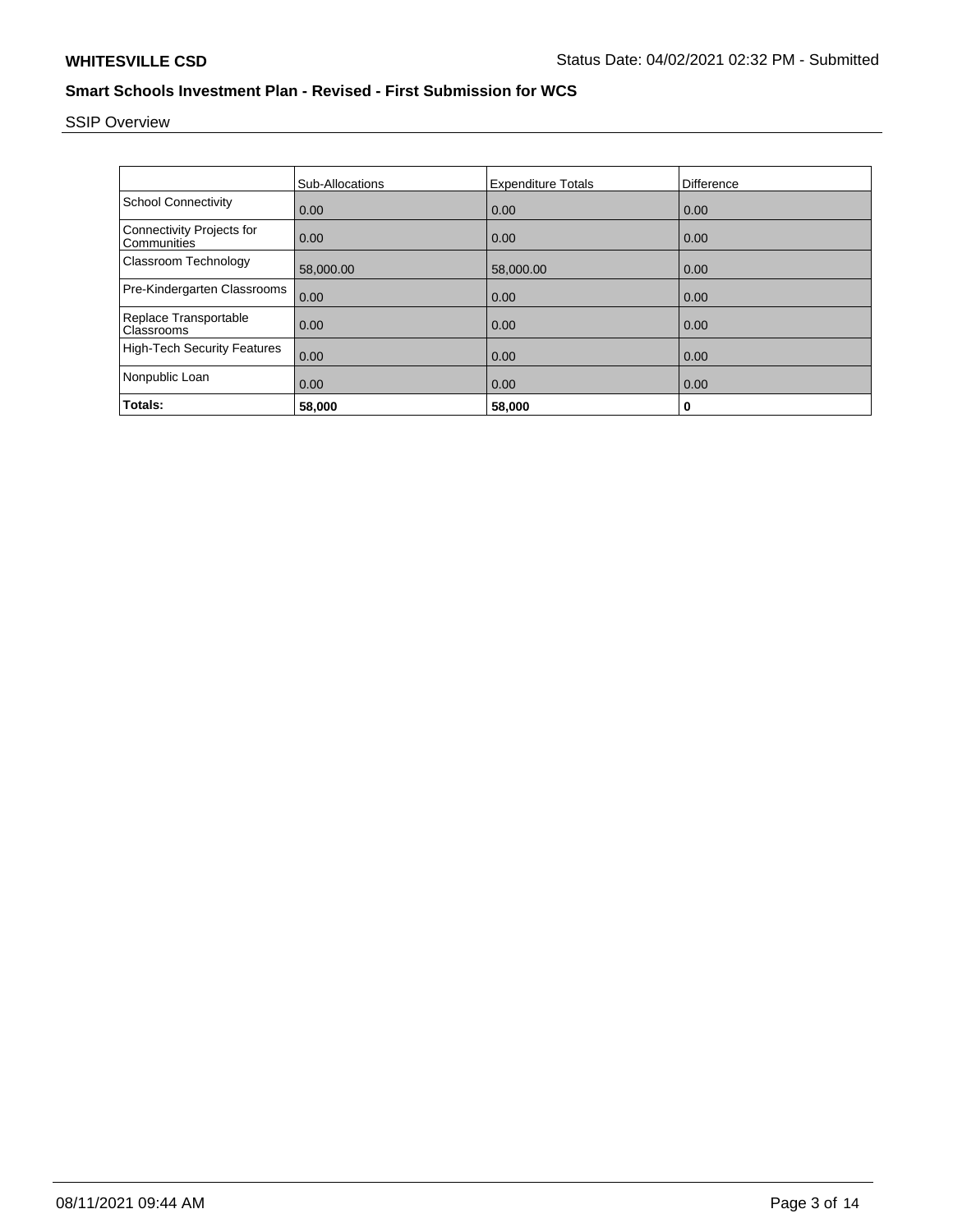School Connectivity

- **1. In order for students and faculty to receive the maximum benefit from the technology made available under the Smart Schools Bond Act, their school buildings must possess sufficient connectivity infrastructure to ensure that devices can be used during the school day. Smart Schools Investment Plans must demonstrate that:**
	- **• sufficient infrastructure that meets the Federal Communications Commission's 100 Mbps per 1,000 students standard currently exists in the buildings where new devices will be deployed, or**
	- **• is a planned use of a portion of Smart Schools Bond Act funds, or**
	- **• is under development through another funding source.**

**Smart Schools Bond Act funds used for technology infrastructure or classroom technology investments must increase the number of school buildings that meet or exceed the minimum speed standard of 100 Mbps per 1,000 students and staff within 12 months. This standard may be met on either a contracted 24/7 firm service or a "burstable" capability. If the standard is met under the burstable criteria, it must be:**

**1. Specifically codified in a service contract with a provider, and**

**2. Guaranteed to be available to all students and devices as needed, particularly during periods of high demand, such as computer-based testing (CBT) periods.**

**Please describe how your district already meets or is planning to meet this standard within 12 months of plan submission.**

(No Response)

**1a. If a district believes that it will be impossible to meet this standard within 12 months, it may apply for a waiver of this requirement, as described on the Smart Schools website. The waiver must be filed and approved by SED prior to submitting this survey.**

 $\Box$  By checking this box, you are certifying that the school district has an approved waiver of this requirement on file with the New York State Education Department.

**2. Connectivity Speed Calculator (Required). If the district currently meets the required speed, enter "Currently Met" in the last box: Expected Date When Required Speed Will be Met.**

|                  | l Number of   | Required Speed | Current Speed in | Expected Speed  | Expected Date                           |
|------------------|---------------|----------------|------------------|-----------------|-----------------------------------------|
|                  | Students      | In Mbps        | l Mbps           | to be Attained  | When Required                           |
|                  |               |                |                  |                 | l Within 12 Months ISpeed Will be Met l |
| Calculated Speed | (No Response) | 0.00           | (No Response)    | l (No Response) | l (No Response)                         |

**3. Describe how you intend to use Smart Schools Bond Act funds for high-speed broadband and/or wireless connectivity projects in school buildings.**

(No Response)

**4. Describe the linkage between the district's District Instructional Technology Plan and how the proposed projects will improve teaching and learning. (There should be a link between your response to this question and your responses to Question 1 in Section IV - NYSED Initiatives Alignment: "Explain how the district use of instructional technology will serve as a part of a comprehensive and sustained effort to support rigorous academic standards attainment and performance improvement for students."** 

**Your answer should also align with your answers to the questions in Section II - Strategic Technology Planning and the associated Action Steps in Section III - Action Plan.)**

(No Response)

**5. If the district wishes to have students and staff access the Internet from wireless devices within the school building, or in close proximity to it, it must first ensure that it has a robust Wi-Fi network in place that has sufficient bandwidth to meet user demand.**

**Please describe how you have quantified this demand and how you plan to meet this demand.**

(No Response)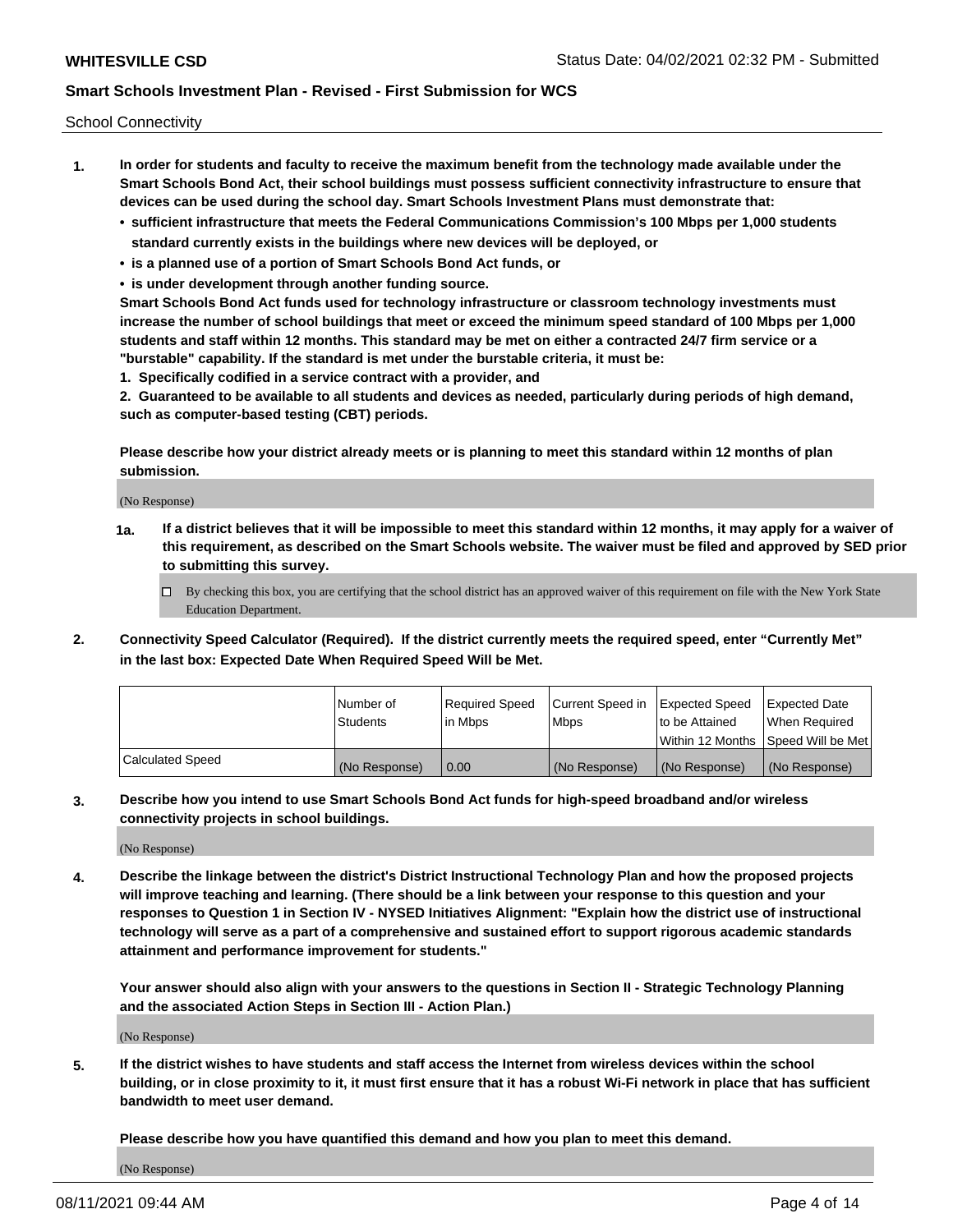School Connectivity

**6. Smart Schools plans with any expenditures in the School Connectivity category require a project number from the Office of Facilities Planning. Districts must submit an SSBA LOI and receive project numbers prior to submitting the SSIP. As indicated on the LOI, some projects may be eligible for a streamlined review and will not require a building permit.**

**Please indicate on a separate row each project number given to you by the Office of Facilities Planning.**

| Project Number |  |
|----------------|--|
| (No Response)  |  |

**7. Certain high-tech security and connectivity infrastructure projects may be eligible for an expedited review process as determined by the Office of Facilities Planning.**

## **Was your project deemed eligible for streamlined review?**

(No Response)

## **8. Include the name and license number of the architect or engineer of record.**

| Name          | License Number |
|---------------|----------------|
| (No Response) | (No Response)  |

### **9. Public Expenditures – Loanable (Counts toward the nonpublic loan calculation)**

| Select the allowable expenditure type.<br>Repeat to add another item under each type. | <b>PUBLIC</b> Items to be<br>l Purchased | Quantity         | l Cost Per Item  | <b>Total Cost</b> |
|---------------------------------------------------------------------------------------|------------------------------------------|------------------|------------------|-------------------|
| (No Response)                                                                         | (No Response)                            | (No<br>Response) | (No<br>Response) | 0.00              |
|                                                                                       |                                          | 0                | 0.00             |                   |

## **10. Public Expenditures – Non-Loanable (Does not count toward nonpublic loan calculation)**

| Select the allowable expenditure<br>type.<br>Repeat to add another item under<br>each type. | <b>PUBLIC</b> Items to be purchased | Quantity      | Cost per Item | <b>Total Cost</b> |
|---------------------------------------------------------------------------------------------|-------------------------------------|---------------|---------------|-------------------|
| (No Response)                                                                               | (No Response)                       | (No Response) | (No Response) | 0.00              |
|                                                                                             |                                     |               | 0.00          |                   |

#### **11. Final 2014-15 BEDS Enrollment to calculate Nonpublic Sharing Requirement (no changes allowed.)**

|            | Public Enrollment | <b>Nonpublic Enrollment</b> | Total Enrollment | l Nonpublic Percentage |
|------------|-------------------|-----------------------------|------------------|------------------------|
| Enrollment | 239               |                             | 239.00           | 0.00                   |

## **12. Total Public Budget - Loanable (Counts toward the nonpublic loan calculation)**

|                                                      | Public Allocations | <b>Estimated Nonpublic Loan</b><br>Amount | Estimated Total Sub-Allocations |
|------------------------------------------------------|--------------------|-------------------------------------------|---------------------------------|
| Network/Access Costs                                 | (No Response)      | 0.00                                      | 0.00                            |
| School Internal Connections and<br><b>Components</b> | (No Response)      | 0.00                                      | 0.00                            |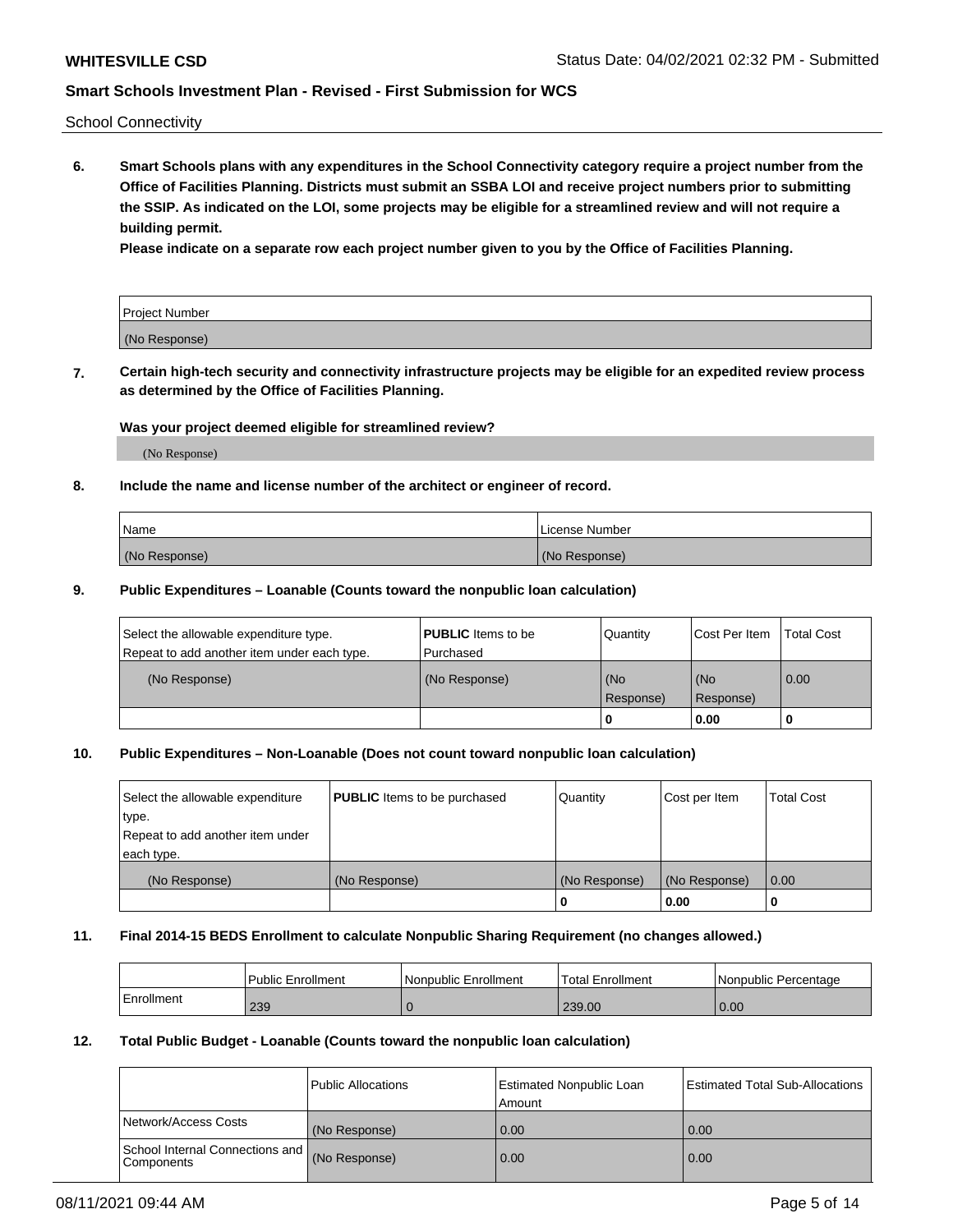School Connectivity

|                | Public Allocations | <b>Estimated Nonpublic Loan</b><br>l Amount | <b>Estimated Total Sub-Allocations</b> |
|----------------|--------------------|---------------------------------------------|----------------------------------------|
| l Other        | (No Response)      | 0.00                                        | 0.00                                   |
| <b>Totals:</b> | 0.00               | 0                                           |                                        |

# **13. Total Public Budget – Non-Loanable (Does not count toward the nonpublic loan calculation)**

| Sub-<br>Allocation |
|--------------------|
| (No Response)      |
| (No Response)      |
| (No Response)      |
| (No Response)      |
| (No Response)      |
| (No Response)      |
| (No Response)      |
| 0.00               |
|                    |

# **14. School Connectivity Totals**

|                          | Total Sub-Allocations |
|--------------------------|-----------------------|
| Total Loanable Items     | 0.00                  |
| Total Non-Ioanable Items | 0.00                  |
| Totals:                  | 0                     |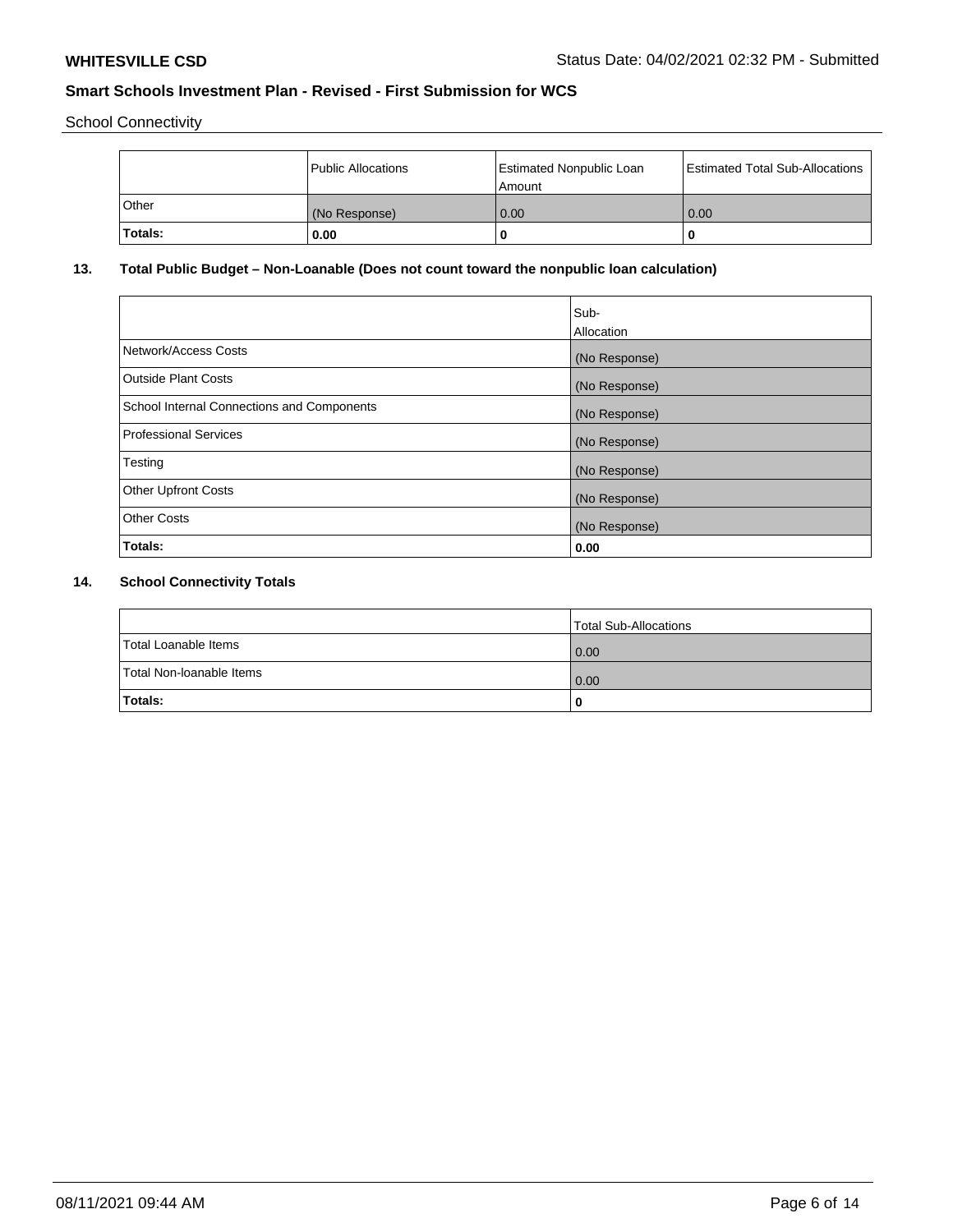Community Connectivity (Broadband and Wireless)

**1. Describe how you intend to use Smart Schools Bond Act funds for high-speed broadband and/or wireless connectivity projects in the community.**

(No Response)

**2. Please describe how the proposed project(s) will promote student achievement and increase student and/or staff access to the Internet in a manner that enhances student learning and/or instruction outside of the school day and/or school building.**

(No Response)

**3. Community connectivity projects must comply with all the necessary local building codes and regulations (building and related permits are not required prior to plan submission).**

 $\Box$  I certify that we will comply with all the necessary local building codes and regulations.

**4. Please describe the physical location of the proposed investment.**

(No Response)

**5. Please provide the initial list of partners participating in the Community Connectivity Broadband Project, along with their Federal Tax Identification (Employer Identification) number.**

| <b>Project Partners</b> | l Federal ID # |
|-------------------------|----------------|
| (No Response)           | (No Response)  |

**6. Please detail the type, quantity, per unit cost and total cost of the eligible items under each sub-category.**

| Select the allowable expenditure | Item to be purchased | Quantity      | Cost per Item | <b>Total Cost</b> |
|----------------------------------|----------------------|---------------|---------------|-------------------|
| type.                            |                      |               |               |                   |
| Repeat to add another item under |                      |               |               |                   |
| each type.                       |                      |               |               |                   |
| (No Response)                    | (No Response)        | (No Response) | (No Response) | 0.00              |
|                                  |                      | U             | 0.00          | -0                |

**7. If you are submitting an allocation for Community Connectivity, complete this table.**

**Note that the calculated Total at the bottom of the table must equal the Total allocation for this category that you entered in the SSIP Overview overall budget.**

|                                    | Sub-Allocation |
|------------------------------------|----------------|
| Network/Access Costs               | (No Response)  |
| Outside Plant Costs                | (No Response)  |
| <b>Tower Costs</b>                 | (No Response)  |
| <b>Customer Premises Equipment</b> | (No Response)  |
| <b>Professional Services</b>       | (No Response)  |
| Testing                            | (No Response)  |
| <b>Other Upfront Costs</b>         | (No Response)  |
| <b>Other Costs</b>                 | (No Response)  |
| Totals:                            | 0.00           |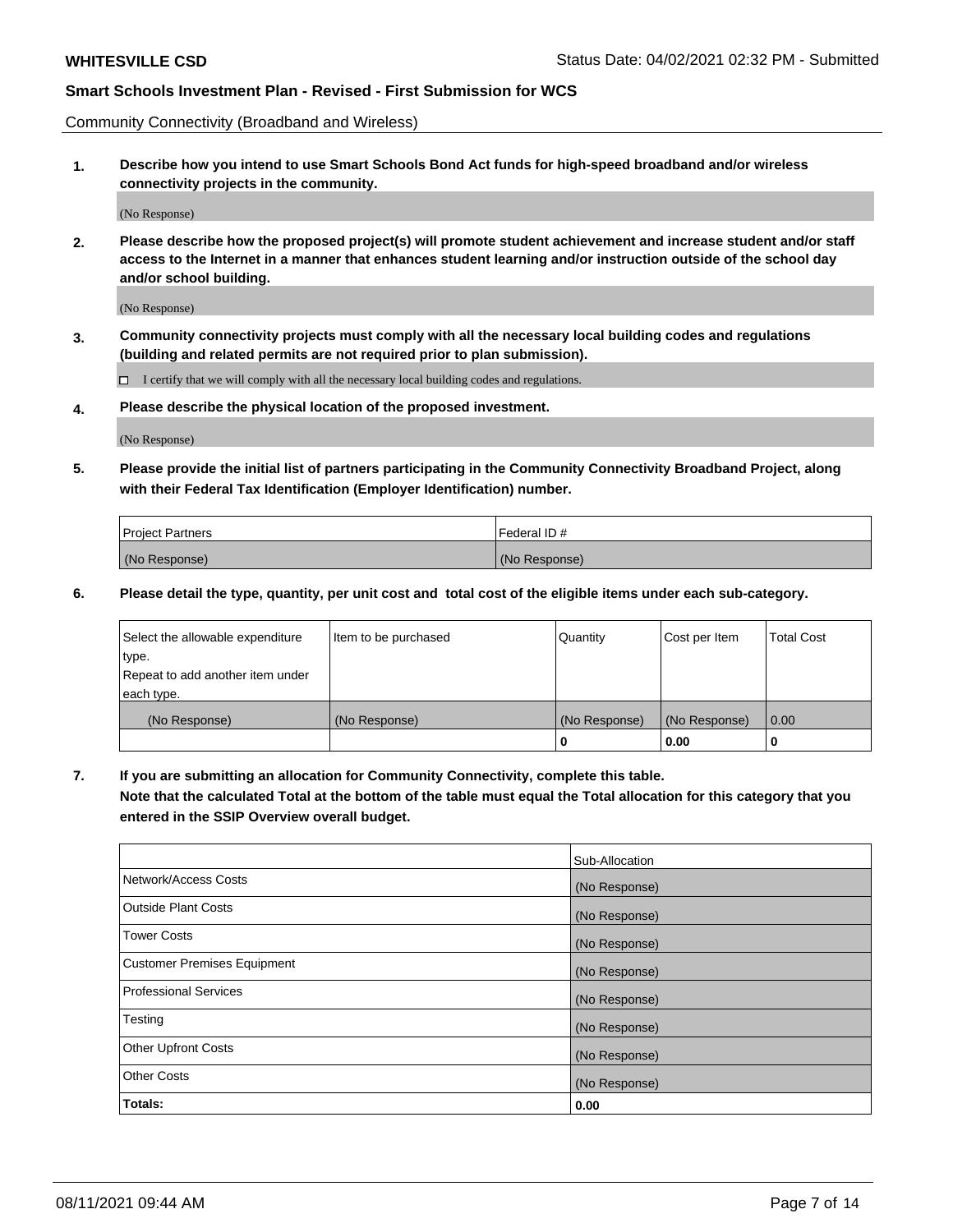## Classroom Learning Technology

**1. In order for students and faculty to receive the maximum benefit from the technology made available under the Smart Schools Bond Act, their school buildings must possess sufficient connectivity infrastructure to ensure that devices can be used during the school day. Smart Schools Investment Plans must demonstrate that sufficient infrastructure that meets the Federal Communications Commission's 100 Mbps per 1,000 students standard currently exists in the buildings where new devices will be deployed, or is a planned use of a portion of Smart Schools Bond Act funds, or is under development through another funding source. Smart Schools Bond Act funds used for technology infrastructure or classroom technology investments must increase the number of school buildings that meet or exceed the minimum speed standard of 100 Mbps per 1,000 students and staff within 12 months. This standard may be met on either a contracted 24/7 firm service or a "burstable" capability. If the standard is met under the burstable criteria, it must be:**

**1. Specifically codified in a service contract with a provider, and**

**2. Guaranteed to be available to all students and devices as needed, particularly during periods of high demand, such as computer-based testing (CBT) periods.**

**Please describe how your district already meets or is planning to meet this standard within 12 months of plan submission.**

We currently purchase our primary internet access through Erie 1 BOCES WNYRIC. The current bandwidth is 1 GB. We have 170 students and 55 staff and we meet the minimum requirements.

- **1a. If a district believes that it will be impossible to meet this standard within 12 months, it may apply for a waiver of this requirement, as described on the Smart Schools website. The waiver must be filed and approved by SED prior to submitting this survey.**
	- By checking this box, you are certifying that the school district has an approved waiver of this requirement on file with the New York State Education Department.
- **2. Connectivity Speed Calculator (Required). If the district currently meets the required speed, enter "Currently Met" in the last box: Expected Date When Required Speed Will be Met.**

|                         | INumber of<br><b>Students</b> | Required Speed<br>l in Mbps | Current Speed in Expected Speed<br>l Mbps | Ito be Attained | Expected Date<br>When Required<br>Within 12 Months Speed Will be Met |
|-------------------------|-------------------------------|-----------------------------|-------------------------------------------|-----------------|----------------------------------------------------------------------|
| <b>Calculated Speed</b> | 170                           | 17.00                       | 1000                                      | 1000            | Current                                                              |

**3. If the district wishes to have students and staff access the Internet from wireless devices within the school building, or in close proximity to it, it must first ensure that it has a robust Wi-Fi network in place that has sufficient bandwidth to meet user demand.**

**Please describe how you have quantified this demand and how you plan to meet this demand.**

We have access throughout our building with access points in each classroom. We have 100% wireless coverage in our instructional areas.

**4. All New York State public school districts are required to complete and submit an Instructional Technology Plan survey to the New York State Education Department in compliance with Section 753 of the Education Law and per Part 100.12 of the Commissioner's Regulations.**

**Districts that include educational technology purchases as part of their Smart Schools Investment Plan must have a submitted and approved Instructional Technology Plan survey on file with the New York State Education Department.**

- $\boxtimes$  By checking this box, you are certifying that the school district has an approved Instructional Technology Plan survey on file with the New York State Education Department.
- **5. Describe the devices you intend to purchase and their compatibility with existing or planned platforms or systems. Specifically address the adequacy of each facility's electrical, HVAC and other infrastructure necessary to install and support the operation of the planned technology.**

We will be adding one-to-one devices for kindergarten through 12th grade students. We currently use PC compatible devices and intend to maintain this platform. We will enhance our online/remote learning by adding new audio and video equipment to support high quality interactive experiences for large and small groups of students. We currently have fully updated electrical, HVAC, and other necessary infrastructure necessary to support the installation and operation of the planned technology.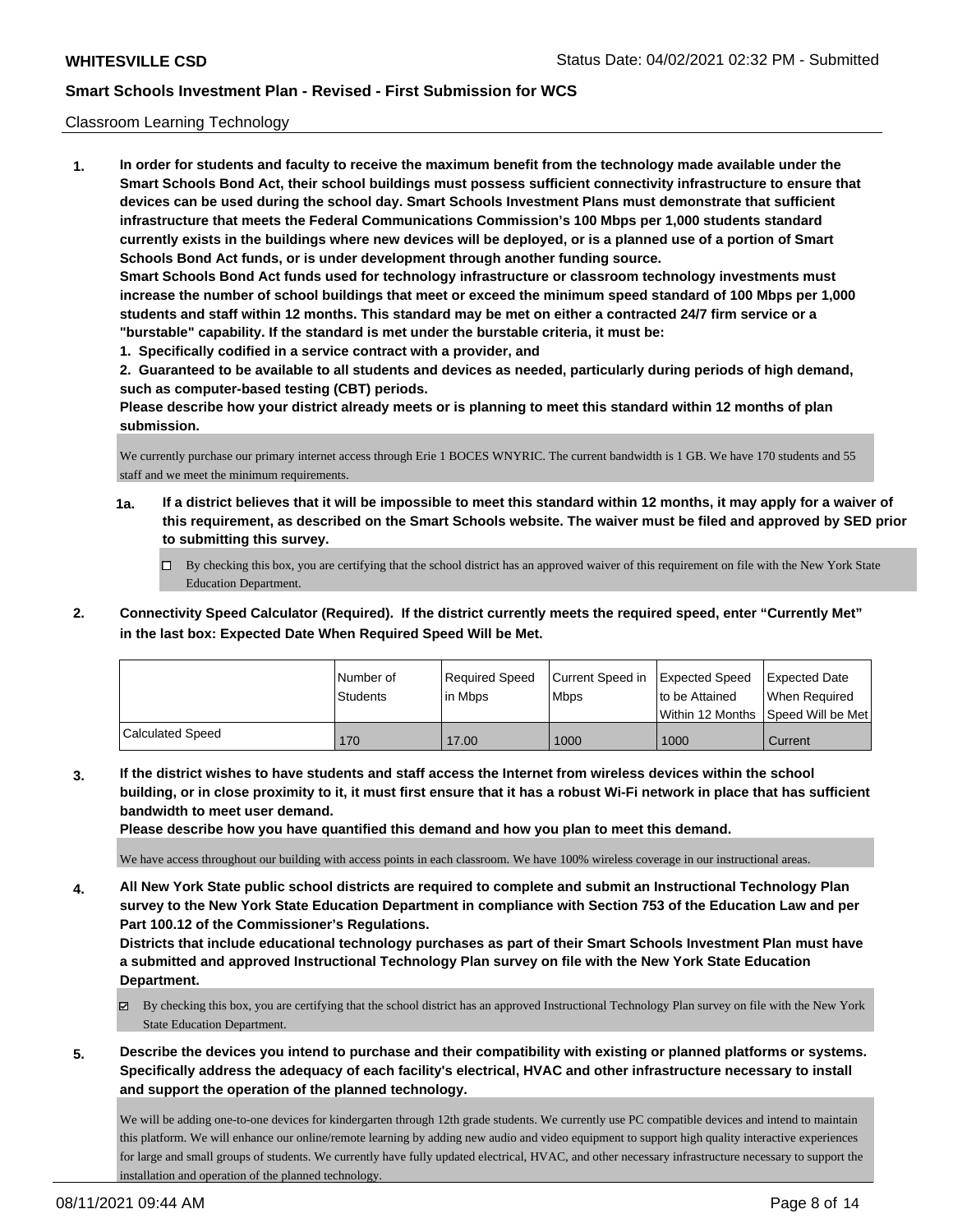### Classroom Learning Technology

- **6. Describe how the proposed technology purchases will:**
	- **> enhance differentiated instruction;**
	- **> expand student learning inside and outside the classroom;**
	- **> benefit students with disabilities and English language learners; and**
	- **> contribute to the reduction of other learning gaps that have been identified within the district.**

**The expectation is that districts will place a priority on addressing the needs of students who struggle to succeed in a rigorous curriculum. Responses in this section should specifically address this concern and align with the district's Instructional Technology Plan (in particular Question 2 of E. Curriculum and Instruction: "Does the district's instructional technology plan address the needs of students with disabilities to ensure equitable access to instruction, materials and assessments?" and Question 3 of the same section: "Does the district's instructional technology plan address the provision of assistive technology specifically for students with disabilities to ensure access to and participation in the general curriculum?")**

**In addition, describe how the district ensures equitable access to instruction, materials and assessments and participation in the general curriculum for both SWD and English Language Learners/Multilingual Learners (ELL/MLL) students.**

**Please note: If this plan has been identified as a Remote Learning Plan to be submitted and reviewed on an expedited basis, the district should explain how this plan will facilitate remote and hybrid learning, in lieu of responding to the question above.**

The proposed project will enable differentiated learning by varying the content, process, product, and environment. The ability to access remote/virtual learning will enable students to access more robust content presented through multiple means. It will also activate "on demand" learning allowing for credit recovery, pacing changes, and greater flexibility in general for achieving the New York State Next Generation Learning Standards. Students will have greater input into the process of learning through increased access to high quality online and cooperative learning courses and experiences.

 Students will have access to application development courses, in addition to electives and college courses. Applications such as Castle Learning and Khan Academy will assist with test preparation and supplement instruction.

 Having access to one-to-one devices will allow students to fully access the MS O365 suite and utilize Teams, Forms, and OneDrive to simplify their communication and document storage. Students will benefit from Class Notebooks making their assignments and notes accessible from home. More traditional applications such as PowerPoint, Excel, and Word will be ubiquitous, and allow students to creatively work where and when makes sense for them. The office accessibility tools will enable students to have screens read and/or magnified, as well as speech converted to text.

 Students with Disabilities and English Language Learners will also benefit from flexibility by being able to access variously paced courses and a greater variety of offerings including remediation/interventions and pre-teaching/prerequisite learning. Ultimately, the increased flexibility and broader course offerings will facilitate closing learning gaps by providing students with better access and choices through a more personalized learning experience.

## **7. Where appropriate, describe how the proposed technology purchases will enhance ongoing communication with parents and other stakeholders and help the district facilitate technology-based regional partnerships, including distance learning and other efforts.**

The planned purchases will enable more robust academic offerings as well as enhanced communications between staff, students and caregivers. Additionally, it will enable the ability to post and archive lessons for both flipping classrooms and emendating skills. Students will also be able to more effectively make-up missed work by accessing Class Notebooks, Stream, and Teams. Many of the DL offerings will be supported through our local BOCES and or partnerships with neighboring school districts. Parents will have the ability to access student work, classroom assignments, video lessons, and student progress. Students will have the ability to utilize district technology to connect outside of traditional school hours and linkages with parents will be further cemented as a component of our educational program. Parents, students, faculty, and staff will be able to seamlessly communicate virtually in addition to traditional communication formats. This will add scheduling flexibility and increase opportunities for dialogue.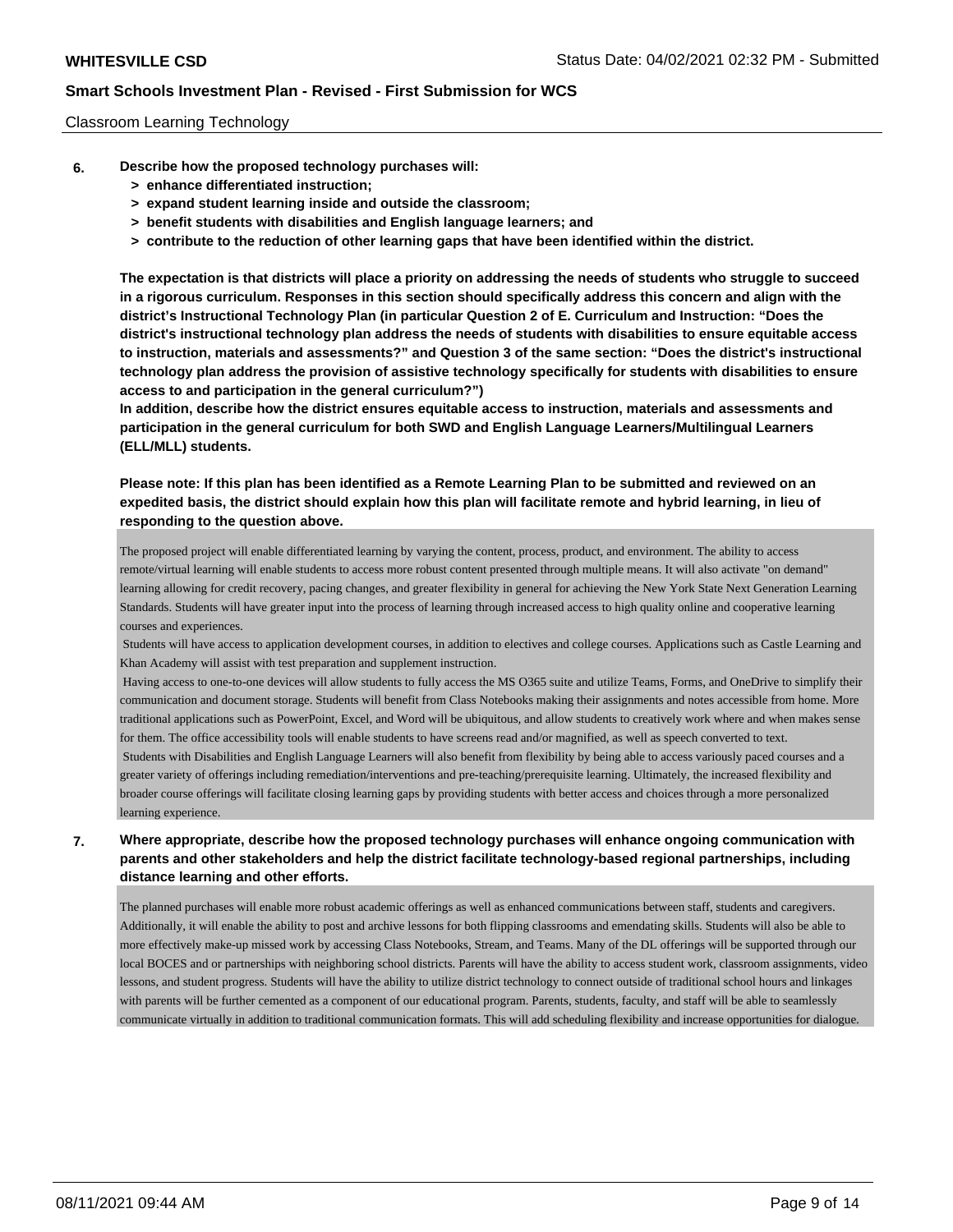#### Classroom Learning Technology

**8. Describe the district's plan to provide professional development to ensure that administrators, teachers and staff can employ the technology purchased to enhance instruction successfully.**

**Note: This response should be aligned and expanded upon in accordance with your district's response to Question 1 of F. Professional Development of your Instructional Technology Plan: "Please provide a summary of professional development offered to teachers and staff, for the time period covered by this plan, to support technology to enhance teaching and learning. Please include topics, audience and method of delivery within your summary."**

**Please note: If this plan has been identified as a Remote Learning Plan to be submitted and reviewed on an expedited basis, the district should provide a statement confirming that the district has provided or will provide professional development on these devices to its staff, in lieu of responding to the question above.**

Our professional development plan currently supports the use of the online and distance learning resources. The faulty and staff at Whitesville Central School District will continue to participate in professional development to enhance their ability to effectively utilize the available technology. Currently we have faculty who participate in regional offered online courses, and our goal for our technology purchases is to expand our course offerings. We will continue our commitment to make sure our staff are highly and effectively trained to utilize all of the resources available to them. Our professional development plan reflects our commitment to multiple means of learning and the expanded use of technology. A number of our required annual professional development offerings are offered in both synchronous and asynchronous formats. Staff have received multiple trainings on the MS365 suite and specific targeted training on the Teams platform. Our faculty were able to implement Teams during the school closure and involve troubleshooting and walkthroughs were provided to enhance faculty's ability to deliver online instruction. Staff have also supported and been trained on external computer based learning platforms including i-Ready, STAR, Accelerated Reader and Castle Learning.

- **9. Districts must contact one of the SUNY/CUNY teacher preparation programs listed on the document on the left side of the page that supplies the largest number of the district's new teachers to request advice on innovative uses and best practices at the intersection of pedagogy and educational technology.**
	- By checking this box, you certify that you have contacted the SUNY/CUNY teacher preparation program that supplies the largest number of your new teachers to request advice on these issues.
	- **9a. Please enter the name of the SUNY or CUNY Institution that you contacted.**

SUNY Geneseo

**9b. Enter the primary Institution phone number.**

5852455264

**9c. Enter the name of the contact person with whom you consulted and/or will be collaborating with on innovative uses of technology and best practices.**

Dr. Dennis Showers

**10. To ensure the sustainability of technology purchases made with Smart Schools funds, districts must demonstrate a long-term plan to maintain and replace technology purchases supported by Smart Schools Bond Act funds. This sustainability plan shall demonstrate a district's capacity to support recurring costs of use that are ineligible for Smart Schools Bond Act funding such as device maintenance, technical support, Internet and wireless fees, maintenance of hotspots, staff professional development, building maintenance and the replacement of incidental items. Further, such a sustainability plan shall include a long-term plan for the replacement of purchased devices and equipment at the end of their useful life with other funding sources.**

By checking this box, you certify that the district has a sustainability plan as described above.

**11. Districts must ensure that devices purchased with Smart Schools Bond funds will be distributed, prepared for use, maintained and supported appropriately. Districts must maintain detailed device inventories in accordance with generally accepted accounting principles.**

By checking this box, you certify that the district has a distribution and inventory management plan and system in place.

**12. Please detail the type, quantity, per unit cost and total cost of the eligible items under each sub-category.**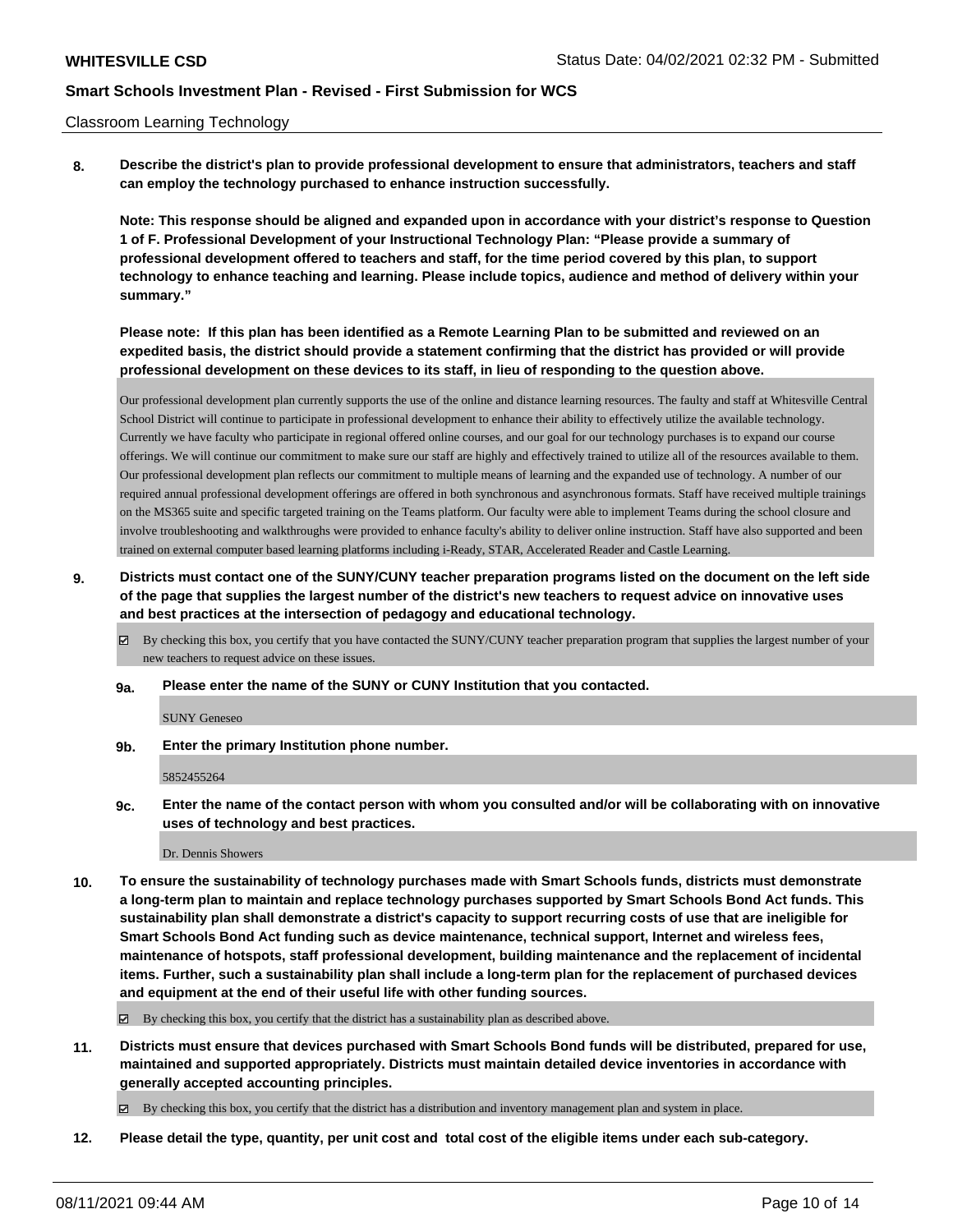Classroom Learning Technology

| Select the allowable expenditure | Item to be Purchased | Quantity | Cost per Item | <b>Total Cost</b> |
|----------------------------------|----------------------|----------|---------------|-------------------|
| type.                            |                      |          |               |                   |
| Repeat to add another item under |                      |          |               |                   |
| each type.                       |                      |          |               |                   |
| <b>Laptop Computers</b>          | <b>Dell 3110</b>     | 40       | 900.00        | 36,000.00         |
| <b>Tablet Computers</b>          | iPad                 | 20       | 650.00        | 13,000.00         |
| <b>Other Costs</b>               | Web Cam              | 15       | 600.00        | 9,000.00          |
|                                  |                      | 75       | 2,150.00      | 58,000            |

## **13. Final 2014-15 BEDS Enrollment to calculate Nonpublic Sharing Requirement (no changes allowed.)**

|              | l Public Enrollment | Nonpublic Enrollment | <b>Total Enrollment</b> | Nonpublic<br>l Percentage |
|--------------|---------------------|----------------------|-------------------------|---------------------------|
| l Enrollment | 239                 |                      | 239.00                  | 0.00                      |

## **14. If you are submitting an allocation for Classroom Learning Technology complete this table.**

|                          | Public School Sub-Allocation | <b>Estimated Nonpublic Loan</b><br>Amount<br>(Based on Percentage Above) | Estimated Total Public and<br>Nonpublic Sub-Allocation |
|--------------------------|------------------------------|--------------------------------------------------------------------------|--------------------------------------------------------|
| Interactive Whiteboards  | (No Response)                | 0.00                                                                     | 0.00                                                   |
| <b>Computer Servers</b>  | (No Response)                | 0.00                                                                     | 0.00                                                   |
| <b>Desktop Computers</b> | (No Response)                | 0.00                                                                     | 0.00                                                   |
| <b>Laptop Computers</b>  | 36,000.00                    | 0.00                                                                     | 36,000.00                                              |
| <b>Tablet Computers</b>  | 13,000.00                    | 0.00                                                                     | 13,000.00                                              |
| <b>Other Costs</b>       | 9.000.00                     | 0.00                                                                     | 9.000.00                                               |
| Totals:                  | 58,000.00                    | 0                                                                        | 58,000                                                 |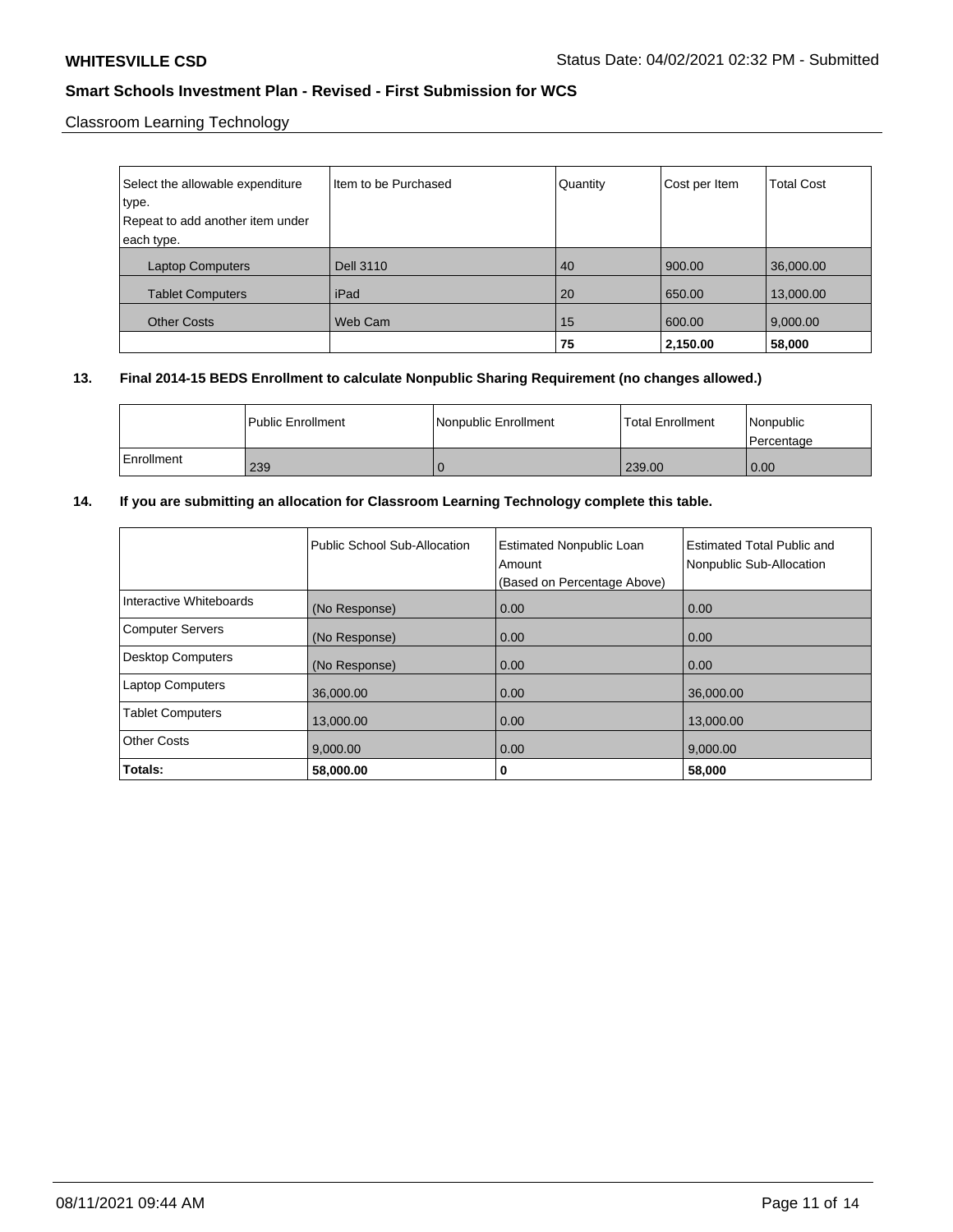#### Pre-Kindergarten Classrooms

**1. Provide information regarding how and where the district is currently serving pre-kindergarten students and justify the need for additional space with enrollment projections over 3 years.**

(No Response)

- **2. Describe the district's plan to construct, enhance or modernize education facilities to accommodate prekindergarten programs. Such plans must include:**
	- **Specific descriptions of what the district intends to do to each space;**
	- **An affirmation that new pre-kindergarten classrooms will contain a minimum of 900 square feet per classroom;**
	- **The number of classrooms involved;**
	- **The approximate construction costs per classroom; and**
	- **Confirmation that the space is district-owned or has a long-term lease that exceeds the probable useful life of the improvements.**

(No Response)

**3. Smart Schools Bond Act funds may only be used for capital construction costs. Describe the type and amount of additional funds that will be required to support ineligible ongoing costs (e.g. instruction, supplies) associated with any additional pre-kindergarten classrooms that the district plans to add.**

(No Response)

**4. All plans and specifications for the erection, repair, enlargement or remodeling of school buildings in any public school district in the State must be reviewed and approved by the Commissioner. Districts that plan capital projects using their Smart Schools Bond Act funds will undergo a Preliminary Review Process by the Office of Facilities Planning.**

**Please indicate on a separate row each project number given to you by the Office of Facilities Planning.**

| Project Number |  |
|----------------|--|
| (No Response)  |  |
|                |  |

**5. Please detail the type, quantity, per unit cost and total cost of the eligible items under each sub-category.**

| Select the allowable expenditure | Item to be purchased | Quantity      | Cost per Item | <b>Total Cost</b> |
|----------------------------------|----------------------|---------------|---------------|-------------------|
| type.                            |                      |               |               |                   |
| Repeat to add another item under |                      |               |               |                   |
| each type.                       |                      |               |               |                   |
| (No Response)                    | (No Response)        | (No Response) | (No Response) | 0.00              |
|                                  |                      | U             | 0.00          |                   |

**6. If you have made an allocation for Pre-Kindergarten Classrooms, complete this table. Note that the calculated Total at the bottom of the table must equal the Total allocation for this category that you entered in the SSIP Overview overall budget.**

|                                          | Sub-Allocation |
|------------------------------------------|----------------|
| Construct Pre-K Classrooms               | (No Response)  |
| Enhance/Modernize Educational Facilities | (No Response)  |
| <b>Other Costs</b>                       | (No Response)  |
| Totals:                                  | 0.00           |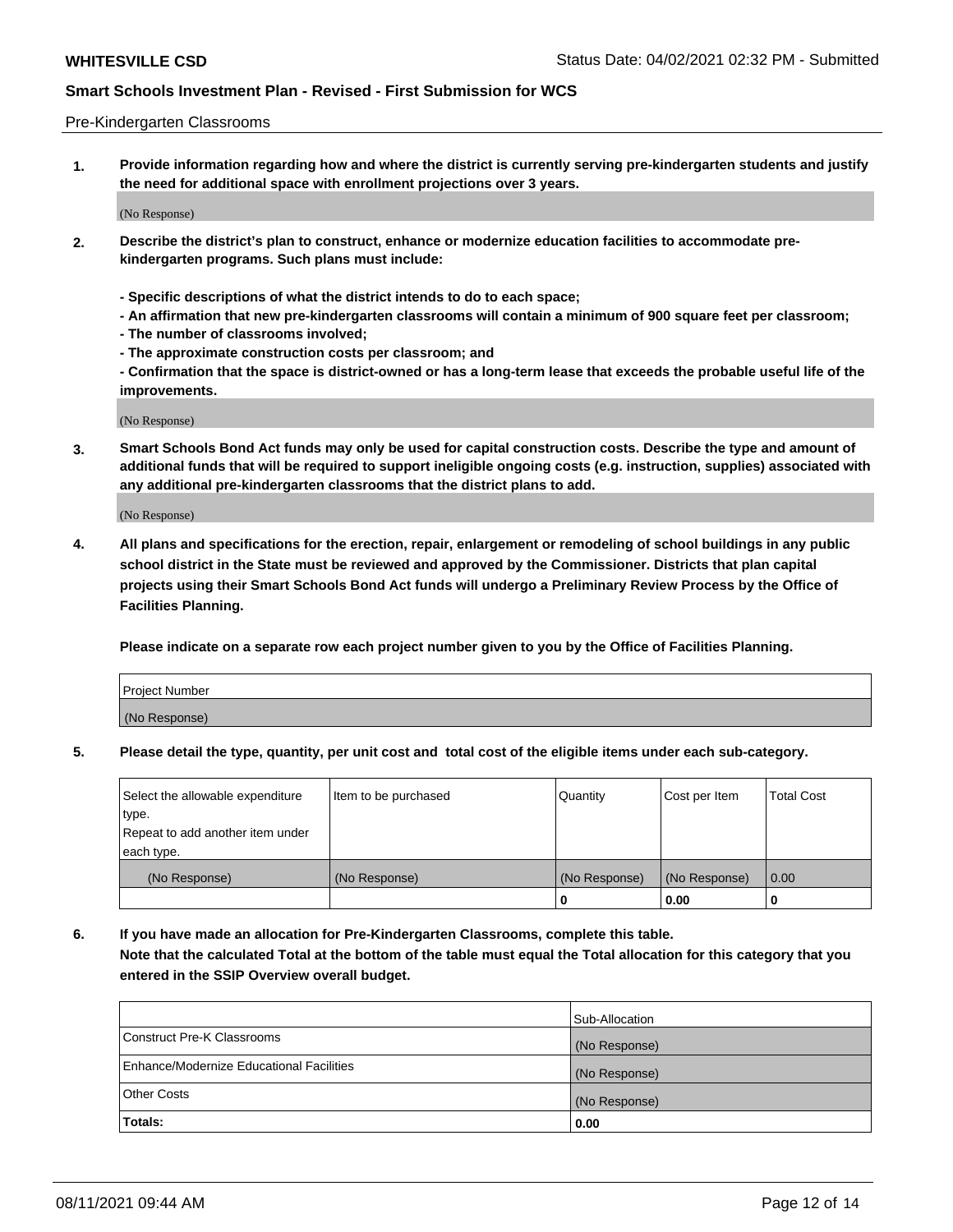Replace Transportable Classrooms

**1. Describe the district's plan to construct, enhance or modernize education facilities to provide high-quality instructional space by replacing transportable classrooms.**

(No Response)

**2. All plans and specifications for the erection, repair, enlargement or remodeling of school buildings in any public school district in the State must be reviewed and approved by the Commissioner. Districts that plan capital projects using their Smart Schools Bond Act funds will undergo a Preliminary Review Process by the Office of Facilities Planning.**

**Please indicate on a separate row each project number given to you by the Office of Facilities Planning.**

| Project Number |  |
|----------------|--|
|                |  |
|                |  |
|                |  |
|                |  |
| (No Response)  |  |
|                |  |
|                |  |
|                |  |

**3. For large projects that seek to blend Smart Schools Bond Act dollars with other funds, please note that Smart Schools Bond Act funds can be allocated on a pro rata basis depending on the number of new classrooms built that directly replace transportable classroom units.**

**If a district seeks to blend Smart Schools Bond Act dollars with other funds describe below what other funds are being used and what portion of the money will be Smart Schools Bond Act funds.**

(No Response)

**4. Please detail the type, quantity, per unit cost and total cost of the eligible items under each sub-category.**

| Select the allowable expenditure | Item to be purchased | Quantity      | Cost per Item | Total Cost |
|----------------------------------|----------------------|---------------|---------------|------------|
| ∣type.                           |                      |               |               |            |
| Repeat to add another item under |                      |               |               |            |
| each type.                       |                      |               |               |            |
| (No Response)                    | (No Response)        | (No Response) | (No Response) | 0.00       |
|                                  |                      | u             | 0.00          |            |

**5. If you have made an allocation for Replace Transportable Classrooms, complete this table. Note that the calculated Total at the bottom of the table must equal the Total allocation for this category that you entered in the SSIP Overview overall budget.**

|                                                | Sub-Allocation |
|------------------------------------------------|----------------|
| Construct New Instructional Space              | (No Response)  |
| Enhance/Modernize Existing Instructional Space | (No Response)  |
| Other Costs                                    | (No Response)  |
| Totals:                                        | 0.00           |